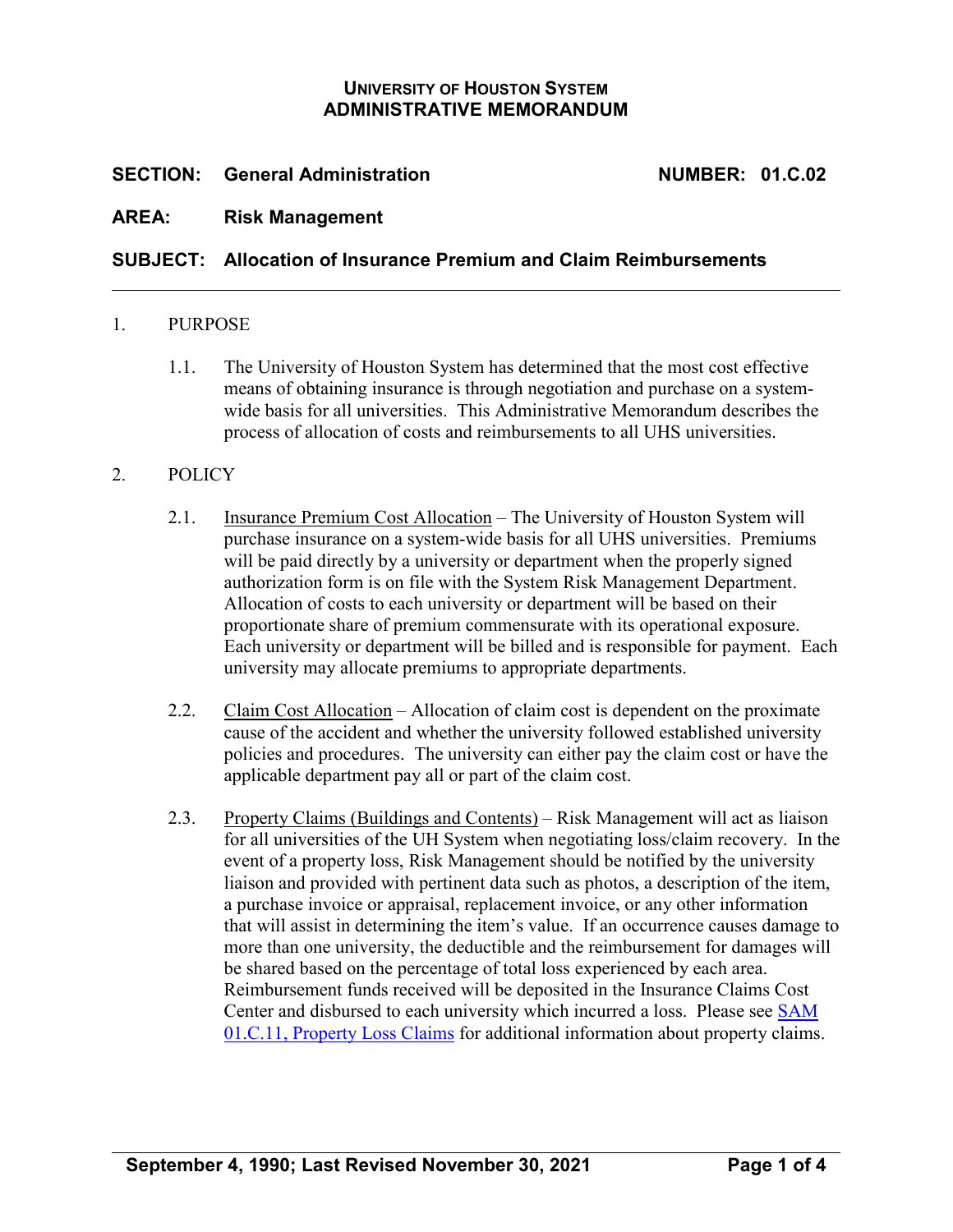## 2.4. Automobiles

- a. Physical Damage University of Houston System-Owned Vehicles The University does not automatically purchase physical damage (collision/comprehensive) coverage for its vehicles; however, physical damage coverage is available for an additional cost for universities and departments desiring such coverage.
	- (1) At Fault Accident

In the event of a claim where a University of Houston System employee is found to be at fault, the cost to repair the university vehicle is borne by the university or department that experienced the loss. If collision or comprehensive coverage has been purchased for the UH System vehicle, the University will be reimbursed by the insurance carrier for physical damage losses over the deductible regardless of who is at fault. The university or department will be responsible for the deductible.

(2) No Fault Accident

In the event of a claim where the other party is believed to be at fault, the cost to repair our vehicle shall be submitted to the other party's carrier. Such claims should be coordinated through Risk Management. If recovery is not obtained from the non-university party involved in the accident, the university or department involved in the accident will be responsible for the damage to the university vehicle in cases where physical damage insurance was not purchased for the university vehicle.

b. Hired (Leased) and Non Owned Vehicles – Vehicles rented by State of Texas employees for business purposes should be obtained through the Texas Comptroller's Management Program – Car Rental Contract. When renting a vehicle from all domestic Enterprise, Hertz or Avis locations under the State of Texas contract, the daily rate includes both Physical Damage and Liability coverage at limits determined by the State of Texas. If an employee is renting a vehicle for business purposes outside of the state contract the employee must purchase, at their own expense or that of the department, the Liability and Physical Damage coverage through that vendor. Claim reimbursements would be handled by the vendor. In both cases, claims should be reported both to the rental agency and Risk Management.

Employees driving their own personal vehicle for business purposes is highly discouraged, and the employees personal auto insurance would be primary for physical damage.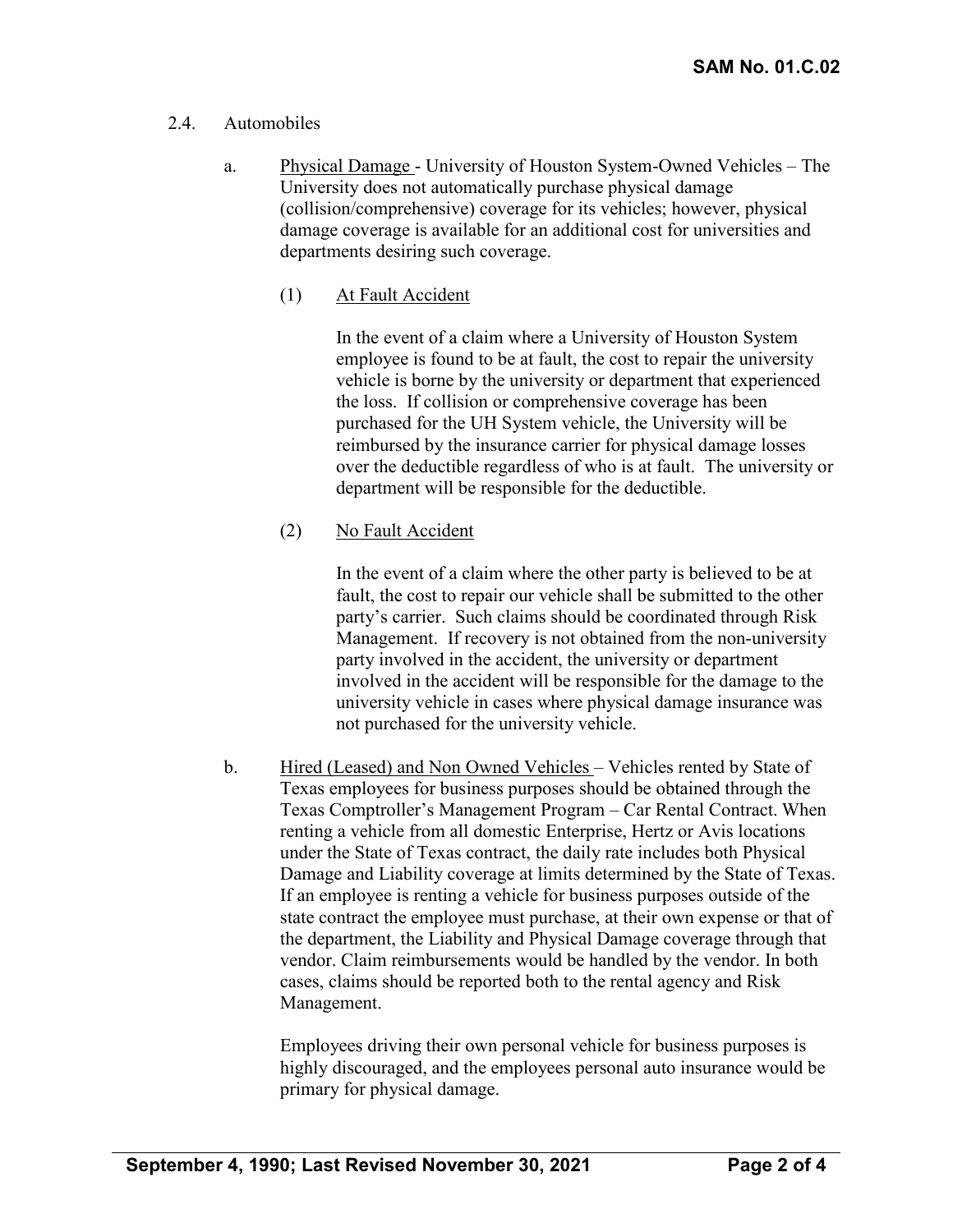If for any reason the University's auto insurance carrier is the primary insurance company handling the claim, the policy provisions for both "At Fault" and "No Fault" above apply to this section.

- c. Liability Liability coverage is purchased for all vehicles to cover claims filed by others against the University, and the premium is paid for by the university or department. Additionally, all university campuses are given the choice to insure owned golf carts and other non-street licensed motorized vehicles or equipment for liability coverage only.
- 2.5. Claim Recovery Liability
	- a. Insurance In accordance with departmental needs or contractual requirements, the University of Houston System may be insured under various policies of insurance. A list of these policies is kept on file with the Risk Management and a summary of coverages may be provided to each university's Risk Management liaison. In order to effectively coordinate the claims handling process, Risk Management should be notified by the campus-designated Risk Management liaison in the event a loss needs to be reported to the pertinent insurer. Please see [SAM](https://uhsystem.edu/compliance-ethics/_docs/sam/01/1c9.pdf) [01.C.09, Tort Liability](https://uhsystem.edu/compliance-ethics/_docs/sam/01/1c9.pdf) for additional information about liability claims.
	- b. Self -Insurance In most instances, the University of Houston System is self-insured for liability exposures involving coverage under the [Texas Tort Claims Act.](http://www.statutes.legis.state.tx.us/Docs/CP/htm/CP.101.htm) Chapter 101 guidelines for tort claims may be found in [SAM 01.C.09.](https://uhsystem.edu/compliance-ethics/_docs/sam/01/1c9.pdf)

### 3. REVIEW AND RESPONSIBILITY

Responsible Party: Associate Vice Chancellor for Finance

Review: Every five years

### 4. APPROVAL

Approved: */Raymond Bartlett/* Senior Vice Chancellor for Administration and Finance

*/Renu Khator/*

Chancellor

Date: November 30, 2021